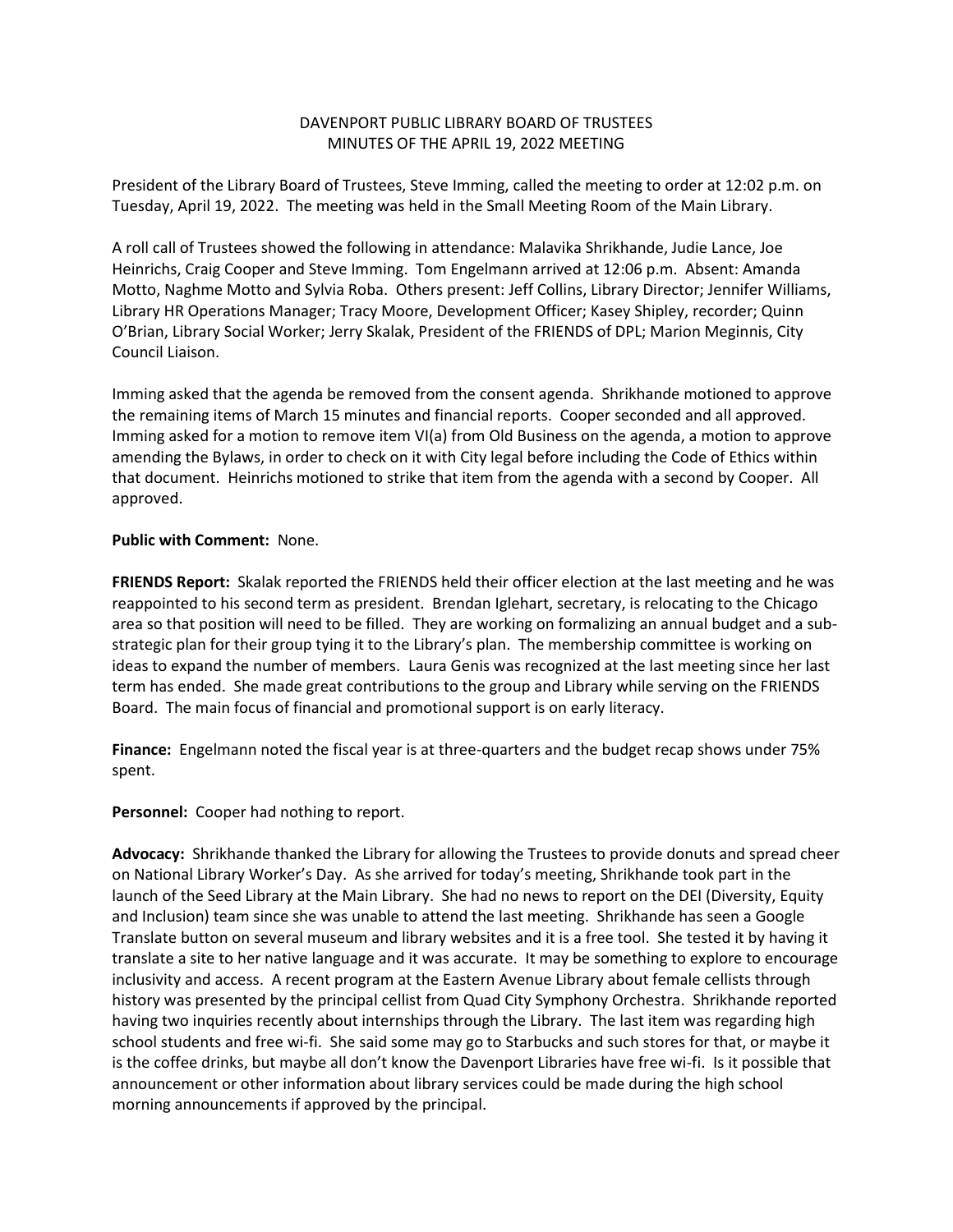**Director's Report:** Collins thanked the Board for the donuts; they were well received by staff and appreciated! He will look into the Google Translate feature to see if it is something the Library can utilize. Internships are available occasionally but put on hiatus during Covid. The Special Collections supervisor is working with a St Ambrose professor on summer internship positions. Student library cards through the Davenport Community School District for all students is a project being explored and hopefully will come to fruition before the next school year. There have been behavior issues at the Main Library the past couple of months and staff is working through those. There have been a couple of service interruptions with restrooms at Main, which is hopefully resolved at this point, and the construction at 53<sup>rd</sup> and Eastern Ave. That intersection will be closed through most of May, and that portion of 53<sup>rd</sup> under construction through this year and 2023 which impacts those heading to the Eastern Branch. The Special Collections department was closed for a couple of hours due to short staffing recently. Great things are also happening. The OWL is back in the community with outreach and signing up kids with library cards. The Seed Library kicked off today with the makerspace coming in the next couple of months. A lot of great programming, summer reading and staff is doing a lot of work on new initiatives. Collins will attend his first RiverShare consortium meeting this week and meet with the State Library district liaison Friday. Next week there is a meeting with stakeholders regarding the Fairmount Community Center. The Library is closed on April 28 for in-service. The Main Library will host Davenport U Citizens Academy on May 2. Cooper said he heard that Fairmount neighbors want a multiuse gym for the Community Center. Meginnis said the Council approved a Community Room in that ARPA (American Recovery Plan Act) project but it could be a gym if that is what is decided with public input. Cooper also inquired about if there was a common theme of the behavior issues at Main. Collins said it is not necessarily one thing but many seem to be related to substance abuse. Others are just behavior issues, and that do not seem to be specific to libraries, but are happening all over as people come out of the pandemic and have to learn how to live within society again. Lance asked if any of the behavior issues relate to what books are in the Library. Collins said that has not come up but there is a process in place in the Reconsideration of Library Materials policy. Shrikhande thanked Collins for participating in Davenport U as that is how she learned about the Library Board and applied to join the Trustees. She noted that Ryan Dowd had similar comments about society coming out of the pandemic and relearning how to cope with one another. Imming liked the positive stories from patrons in Collins' report. Sharing stories was brought up in a Boardroom series through the State Library.

**Council Liaison:** Meginnis reported some City parks in lower income census tracts are being upgraded with ARPA funds, including Lafayette Park in downtown. Confidential negotiations continue with Canadian Pacific and the City. Data has been gathered at three public meetings and through a public survey regarding the conversion of 3<sup>rd</sup> and 4<sup>th</sup> Streets to two-way traffic. There will be more to share in the summer after the report is complete and it comes to Council. The Downtown Davenport Partnership has an ambassador that may be a resource for the behavior issues at the Main Library. Party in the Park program begins in June at Harrington Park on Gaines Street. They are trying to engage the neighbors by inviting organizations within the neighborhoods to be in attendance. The OWL will be at all of the parties and Meginnis will have the history of each park – how they were named and who built the neighborhoods around them – at each location.

**New Business:** The first item of new business was to discuss Library administrative policy 4.6 relating to Leave of Absence/Family Medical Leave Act (FMLA). Collins gave the background that the City has expanded the definition of relatives for bereavement leave to step-brother, step-sister and step-parent so updating the Library policy to reflect that language is in order. Heinrichs asked about 30 days' notice required and how that works in an emergency. Williams noted that is the ideal if one would know about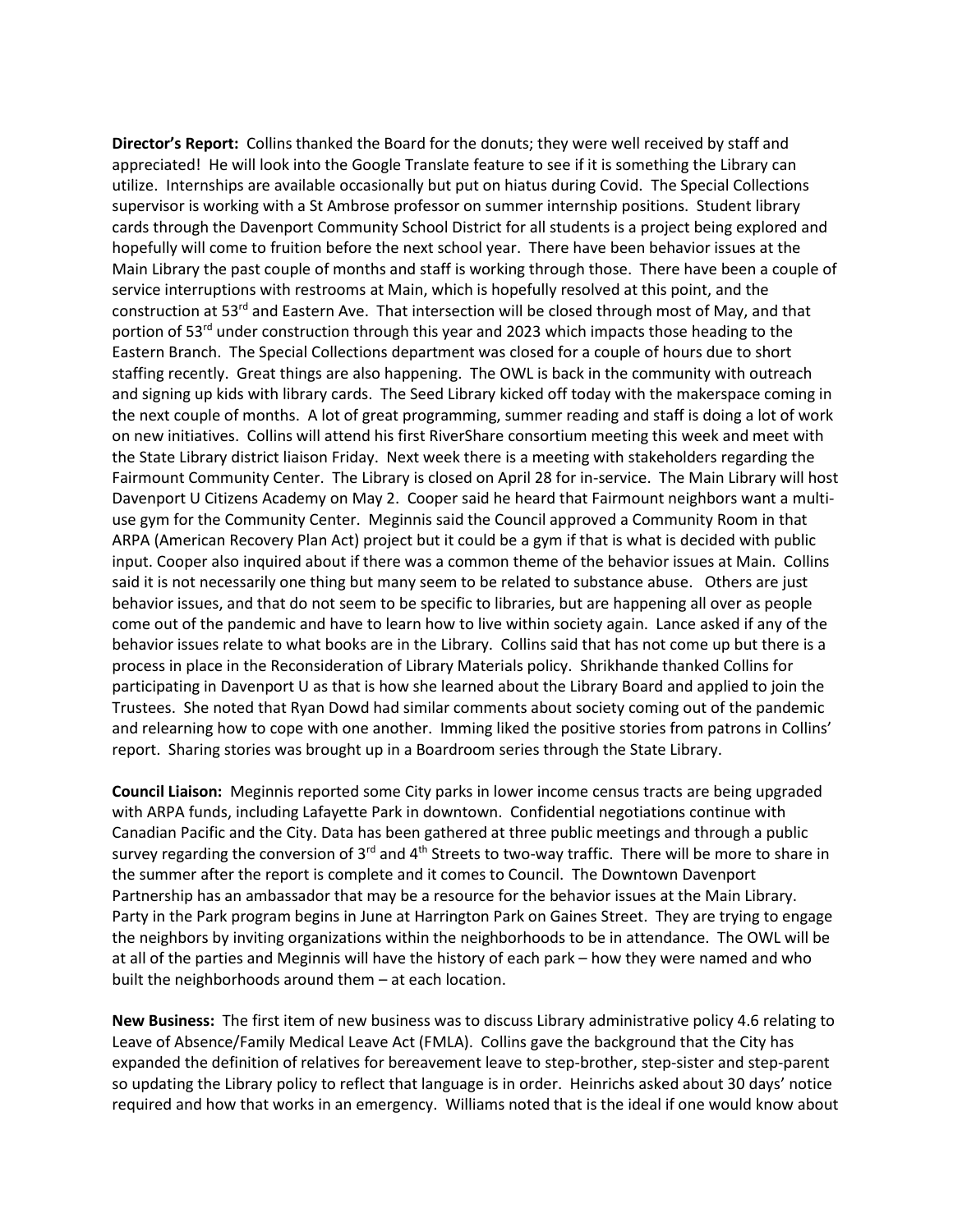a non-emergency surgery or health condition and doesn't apply to health emergencies. This will move to the next meeting for approval. The second item of new business was to discuss the City of Davenport Financial Interest Disclosure (FID) form. Collins noted that per City Administrative policy 4.10, all employees and elected or appointed officials are required to complete and submit the FID form to disclose any financial interests they may have with a company that may do business with the City. Heinrichs said he is a salesman of building products so there would be that to disclose. He also abstains from any votes that are related to building projects. Meginnis encouraged him to continue to abstain from those votes and added that any possible financial benefit be noted by the Trustees as they fill out their form for transparency. Williams will collect the forms at the end of the meeting. The last item of new business was to review the progress made in the first quarter of the Strategic Plan 2022-2024. Collins noted a quarterly update will be provided to the Trustees as part of their monthly packet at the end of each quarter. He added it is a lengthy document and notes actions taken by staff to move the plan forward. He offered to take any questions the Trustees had on the document. Imming noted there are a lot of good things happening and progress on the plan, complimented the staff on the programs and hopes all of the work begun is sustainable. Shrikhande mentioned her daughter recently turned 18 and received a letter from the Library, that included glitter, congratulating her on the milestone and letting her know she could come in to get her Library card updated to adult status with any fines waived. She also said it is good to see that the Library will be working with the Quad City Symphony Orchestra on some projects.

**Old Business:** The only item of old business was to discuss the upcoming election of board officers. The concern Imming has with a suggestion of adding someone interested in future leadership opportunities on the Board to the executive committee is that if there is more than one person interested or the committee is working with another committee chair, that committee meeting may result in a quorum and would need to follow open meeting rules. A leadership school may be an alternative. Shrikhande is interested in gaining knowledge and skills to lead towards a leadership role. Imming will plan to work with Shrikhande and also continue to bring training to the board table during meetings. Please share any and all ideas you may have with Imming regarding election processes that may work for the Trustees.

**President's Comments:** Just a reminder from Imming on Collins' upcoming evaluation. You should have received a form in an email. If there are any Trustees that haven't met with Collins, please take the time to do so.

**Board Training:** At 12:55 p.m. Collins introduced Quinn O'Brian as the Library Social Worker, an ARPA funded position, and stated she hit the ground running and is forming partnerships with many great organizations. O'Brian thanked the Board for opportunity to be here and work with the community. O'Brian shared some background information on herself before beginning her presentation. She moved here four years ago and had previously worked for Genesis Health System. She attended the University of Southern Illinois in Edwardsville and has been in social work for 10 years in Illinois, Missouri, New York and, now, Iowa. She has three children. O'Brian shared an update on what she's been doing since beginning six months ago that began with orientation and PR activities to get the word out that she is available at the Library. Outreach assisted her in creating cards to share with community members and organizations. A total of 333 patrons have been served in six months. She noted that the downtown Chicago Public Library served 699 patrons in one year to put the volume and need for services here into perspective. Of the 333, 209 were walk-in and 124 scheduled a visit in advance through the website. The push will be to scheduling appointments in the future to give the day more structure and be more prepared for what services may be needed for the individual. She broke down the demographics of the